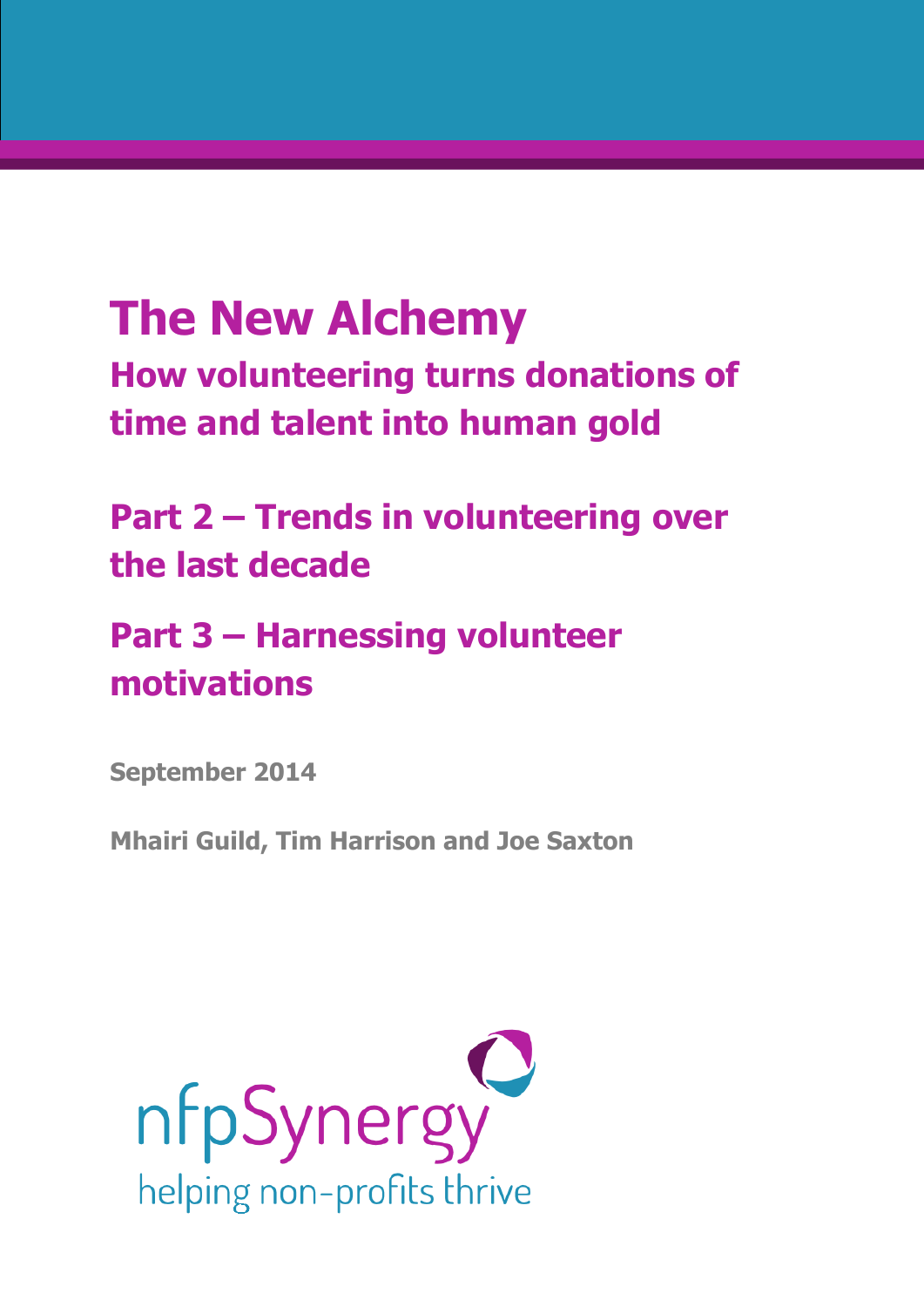# **Introduction – the rise and fall of the selfish volunteer**

## **General introduction<sup>1</sup>**

Our last major report on volunteering in 2005 ended with the conclusion that, considering the seismic shifts in socio-demographic trends and the expectations of  $21<sup>st</sup>$  century life, it was no longer enough to rely on the older lady helping out in the charity shop five days a week.

Volunteers of all ages needed greater flexibility, more meaningful experiences and more creative recruitment and management to help unleash their potential; it was, we argued, the age of the 'selfish volunteer'.

"To help people be altruistic, we need to help them be selfish. Volunteering can help volunteers overcome loneliness, meet friends, gain skills, get jobs, or just feel good about themselves. The selfish volunteer is not a bad person, or part of an unwelcome trend  $-$  it is at the heart of the future of volunteering." The 21<sup>st</sup> Century Volunteer (2005)

This insight still holds true in 2014 and to an extent, this revised report builds on the concept of unleashing the 'selfish volunteer'. Indeed, for a time, it was our working title. However, during the course of our research, it became clear that while many things have changed in volunteering, there is a great deal that stays constant. We could talk about the myriad of reasons that prompt people to give their time. We could talk about how volunteering is under-resourced compared to fundraising, its testosterone-charged big sibling. We could talk about the spectrum of quality of volunteers and management.

However, what has really struck us this time is that volunteering, at its core, remains transformational. It transforms both the giver and the receiver. It transforms the organisation's ability to deliver to beneficiaries cost-effectively. Put simply, volunteering can bring out the very best in people.

The process of volunteering is therefore a kind of alchemy. Volunteering takes up that most universal of human resources - time. It takes that universal resource, so often squandered, and uses it to transform people's lives. It takes a universal base asset and turns it into the human gold of changed lives.

 $<sup>1</sup>$  You can skip this intro if you have read Part 1 as it's the same!</sup>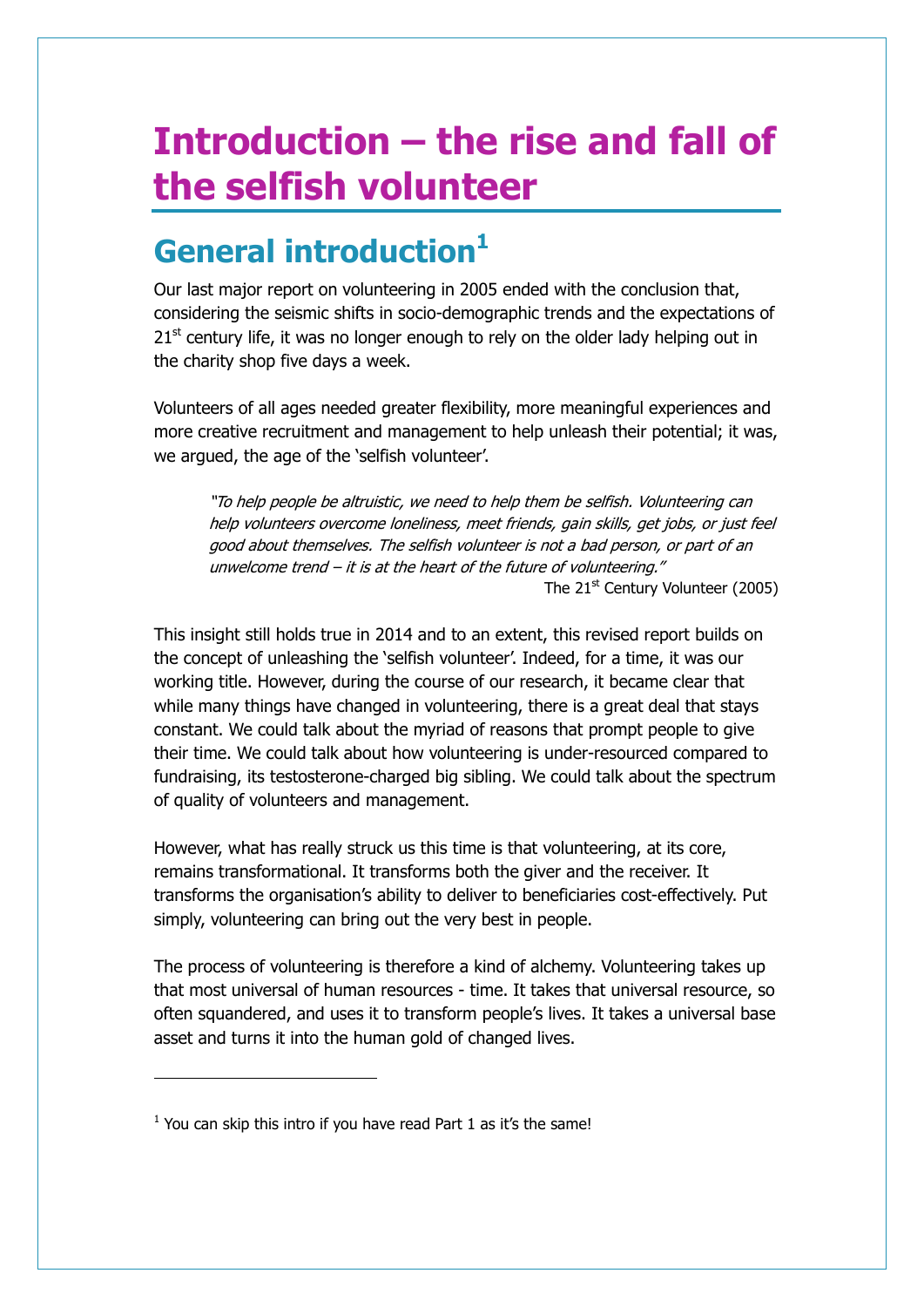It is all too easy for researchers like us to stay distant from our work, to be 'dispassionate' about our subject matter. In the case of volunteering, we have been sucked into the universality, the power and the passion when volunteering works at its best; when donations of time and talent are turned into the equivalent of human gold.

## **Introduction to parts two and three<sup>2</sup>**

These next two parts of The New Alchemy deal with two specific issues: volunteering demographics and trends, and volunteering motivations.

**Part 2** looks at volunteering trends and demographics. nfpSynergy has been tracking volunteering patterns for well over a decade. This record, combined with surveys run by the government (Community Life and its predecessors), allows us to paint a fairly good picture of who currently volunteers and how volunteering demographics have changed over the last decade

**Part 3** looks at volunteering motivations and how they are affected by the changing nature of volunteering. Specifically, the report looks at the increasing numbers of young people giving their time and those people wanting to gain more skills and employability from their volunteering experiences.

The last page of this report describes how this one is parts **two** and **three** of seven. Parts four and five, hopefully published in September, will look at the mechanics of volunteering and how to get the young, the old and families to volunteer.

 $2$  This intro is the new bit, hand-crafted for parts 2 and 3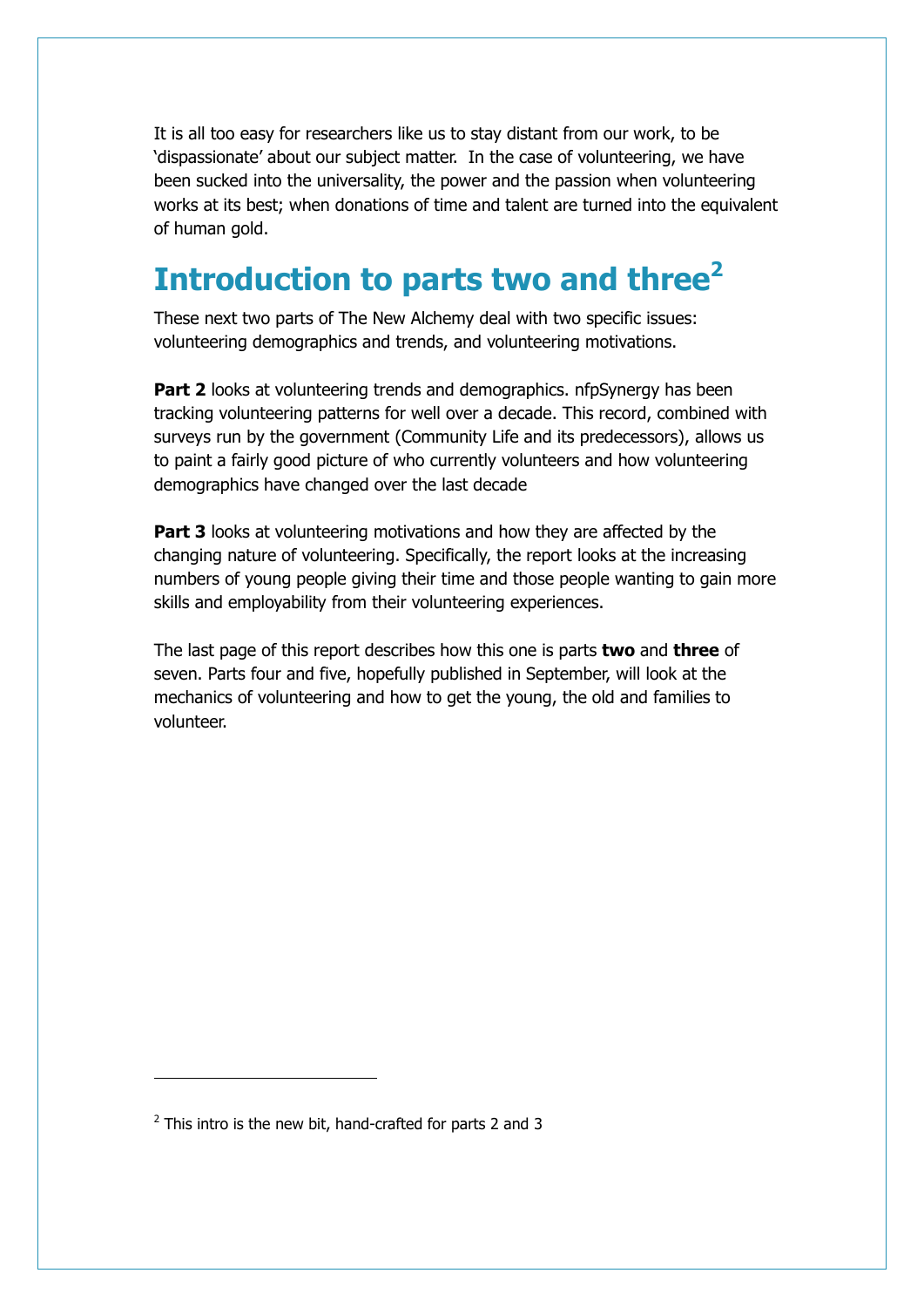## **Part 2 – Trends in volunteering over the last decade**

Having outlined the social, economic and political changes of the last decade in Part 1, we're left with several important questions:

- Where does this leave us in terms of who volunteers, when and how?
- What do we know about the motivations and expectations of volunteers and how they are evolving in light of the changing volunteering landscape and external constraints?
- What shifts have there been in the motivations for volunteering in the last decade?

## **1. Who, how often and how much?**

As Part 1 suggested, encouraging and increasing volunteering has remained a central political thread in the Coalition government era. 'Big Society' rhetoric, coverage around the 2012 Olympics and coping strategies to save local services threatened by funding cuts have all appeared to herald a boost in the number and visibility of volunteers in the UK.

There have always been challenges in interpreting volunteer trends. Foremost among these is the impact of differing definitions on the one hand, and the fact that bald statistics tell us too little of the underlying reality which would make their interpretation meaningful on the other.

In the first instance, we have distinctions between 'formal' and 'informal' volunteering, the frequency and nature of time given and the different socioeconomic and cultural contexts that shape how likely a respondent is to view their activities as 'volunteering' (as opposed to calling it helping their church/being neighbourly/pooling childcare and so on). It is also complicated by discontinuities in studies tracking this kind of information. Among the most important sector-wide surveys, for example, was the Home Office's Citizenship Survey. It ran from 2001, but for cost-cutting reasons was replaced in 2012 with the new Community Life Survey, which utilises a different sample composition and scope of topics.

In the second instance, it has always been clear that for measuring this type of communal good in particular, the most illuminating data is often necessarily qualitative and therefore harder to collate on a large systematic scale. What is the cause and effect when figures on frequency or the average time given rise or fall? How do we account for the cultural differences that inform how people identify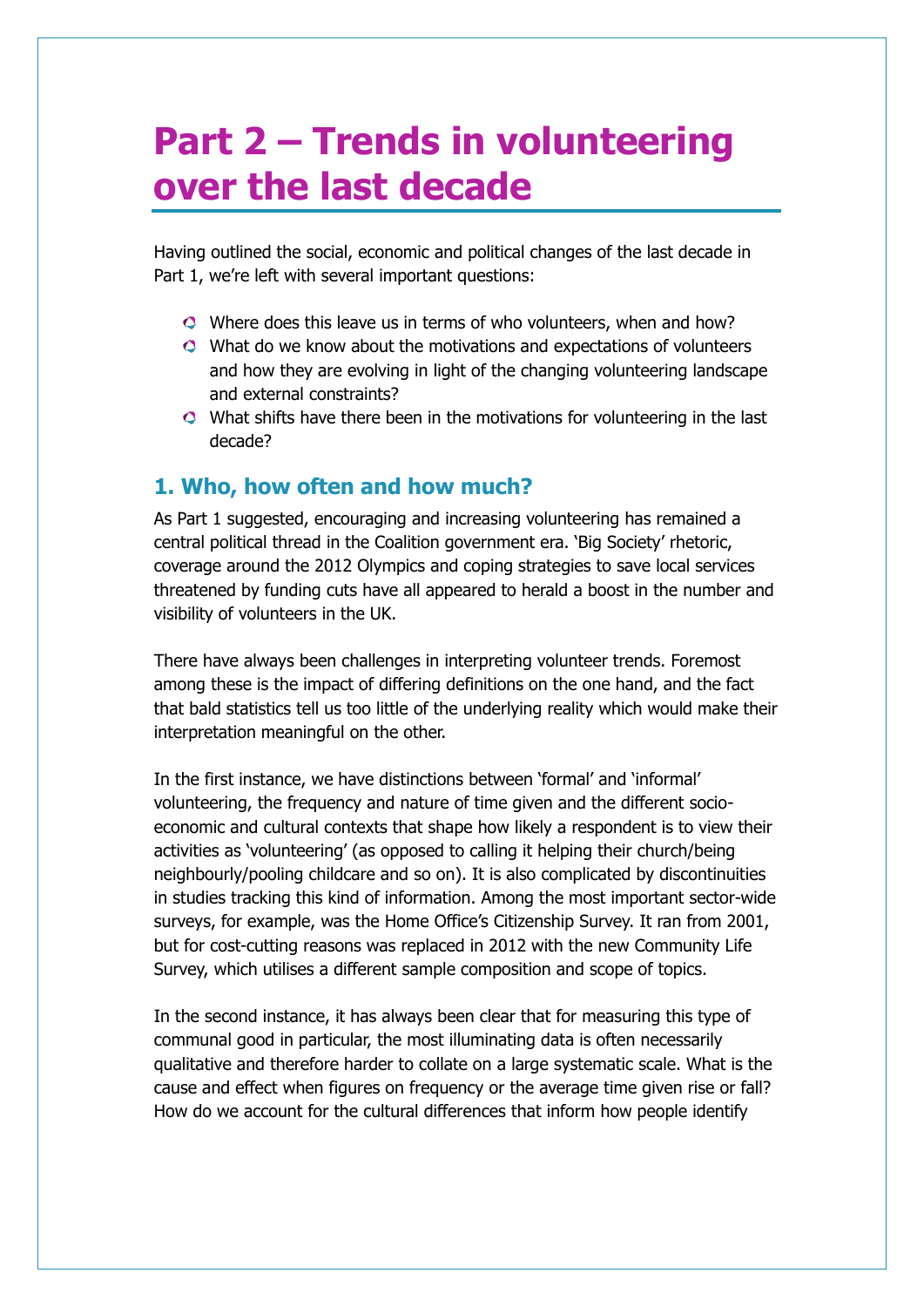their volunteering? What do any of these numbers tell us about the real value of volunteering at any given point, both for volunteers themselves and the causes they are aiding?

## **Trends in giving**

 $\overline{a}$ 

The past six years have been financially tough. Many charities have had to contend with both reductions in statutory income and changes to their voluntary income as government and individuals altered their spending to deal with harsh economic realities. Yet nfpSynergy's Charity Awareness Monitor (surveying a nationally representative sample of the British public several times a year) has nonetheless registered a remarkable resilience in the number of us who give to charity. Three-quarters of the public consistently say they have given in the previous three months and, on mean score at least, even the amount given remains fairly constant.<sup>3</sup>

Where we have seen more impact, unsurprisingly, is on trends regarding the ways in which we give. Ad hoc methods, such as cash collections, event sponsorship and, most notably, charity shop donations, have been in the ascendency and more reliable, regular giving has faltered. This is perhaps driven by people's falling optimism for their ability to be able to give in the future.

2014 is the first time since the financial crisis that our research has seen the proportion of people expecting their giving to increase in the year ahead exceed that of people expecting it to decline, suggesting news of green shoots may tentatively be beginning to resonate. This suggests that while our overall willingness to engage with charities has remained healthy even in crisis, the ways in which we participate have had to evolve to fit our straightened circumstances. We are still receptive and keen to do our part, but we  $-$  and the charities who hope to benefit from our support – need to be more flexible and creative.

Looking into the figures themselves, the 2012-2013 Community Life Survey found that the number of people volunteering at least once a year, both formally and informally, has increased since  $2010^4$ . Although annual volunteer rates remain lower than those observed in 2001 or 2005, this increase in volunteering since 2010 represents a break from the decline that was observed from 2005 onwards.

However, it is important to note that while the main dip observed fell between 2008/9 and the more optimistic uplift seen in 2012/13, the latter represents the first data provided by the new survey. We must therefore exercise caution when

<sup>4</sup> Cabinet Office (2013) Giving of time and money: Findings from the 2012-13 Community Life Survey.

<sup>&</sup>lt;sup>3</sup> Charity Awareness Monitor 2014, nfpsynergy (https://nfpsynergy.net/nfpsynergy-monitors/charityawareness-monitor).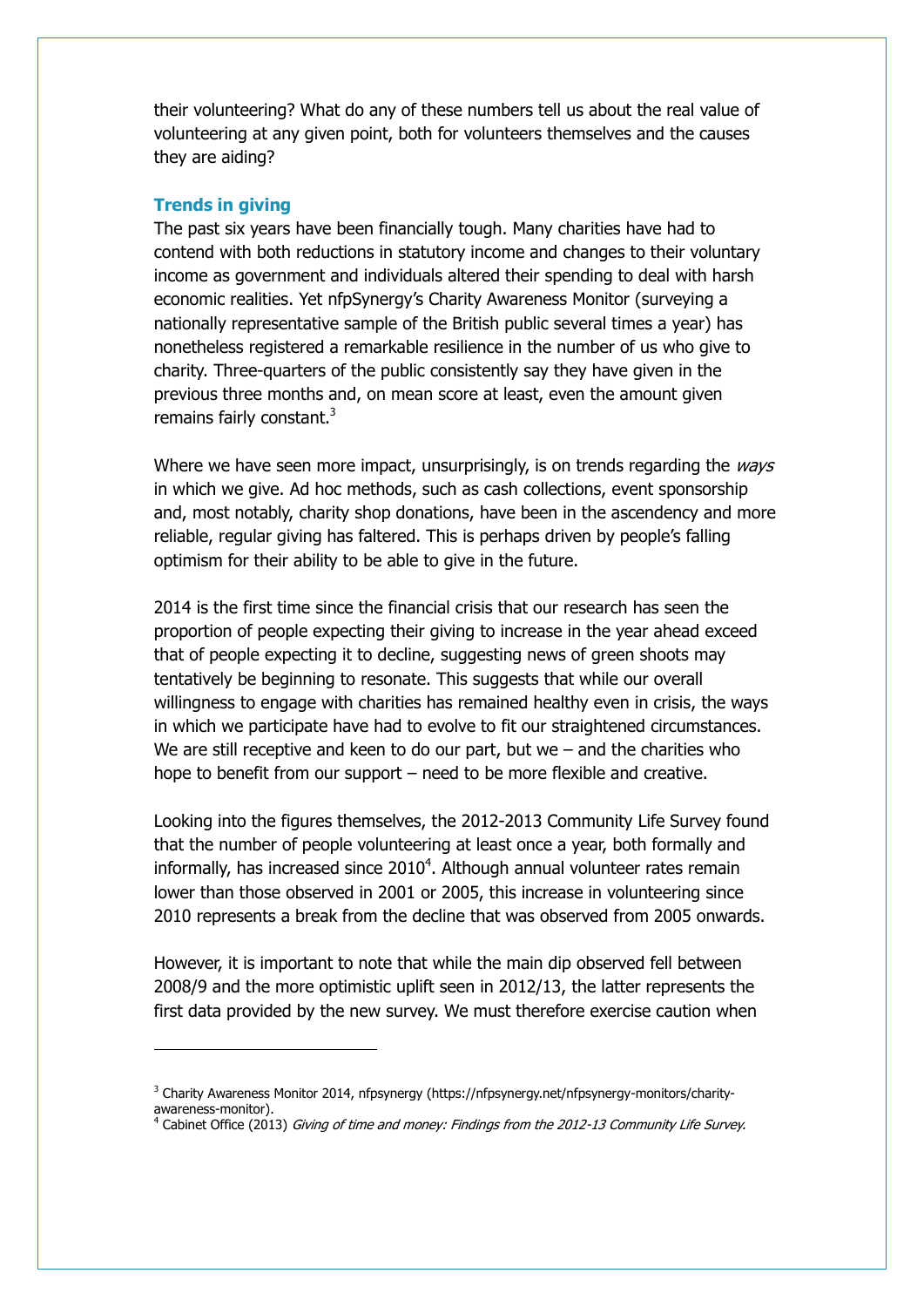viewing it as trend data directly comparable with its predecessor, the Citizenship Survey.

When looking at formal and informal volunteering separately, different trends emerge. Formal volunteering (volunteering with official groups, clubs or organisations at least once in the last year) increased from 39% in 2010-2011 to 44% in 2012-2013 (putting it at the same level as 2005). Similarly, informal volunteering (providing unpaid help, usually to friends or neighbours, at least once in the last year) has increased by 7% to 62% in the same timeframe (and it was 68% in 2005). This suggests the welcome news that volunteering figures are now in recovery and back up to pre-recession levels, albeit not at some record high.

However, it is worth exercising caution due to both the methodological change between the 2010/11 and 2012/13 figures and because trend data since 2001 reveals intermittent fluctuation in both formal and informal measures. This would suggest the latter in particular tends to have some volatility. While the Coalition Government has claimed the rise is a direct result of the Big Society agenda<sup>5</sup>, others argue that volunteers stepping into the gap left by austerity measures may have contributed. It may also be noteworthy that the first waves of the Community Life Survey were carried out in the wake of the London Olympics.

nfpSynergy's Charity Awareness Monitor (CAM) uses a different methodology<sup>6</sup> and paints a slightly different picture of volunteering, asking whether respondents have given time to a charity or other organisation in their local community in the last three months. In the chart below, we can see that although there are fluctuations, volunteering levels have generally remained relatively consistent over the last ten years at around one fifth of the British population (figure 5 numbering continued from Part 1).

<sup>&</sup>lt;sup>5</sup> Mason, Tania (12 February 2014) 'Rise in Volunteering Vindicates Big Society, Say Ministers' Governance. <sup>6</sup> The Charity Awareness Monitor (CAM) is run on behalf of a syndicate of UK charities and uses a nationally representative British sample (incl. Scotland and Wales) of 1000 per wave, conducted online between four and six times per year. Community Life primarily uses a face-to-face methodology of c.6915 participants interviewed on a rolling quarterly basis and focuses solely on England.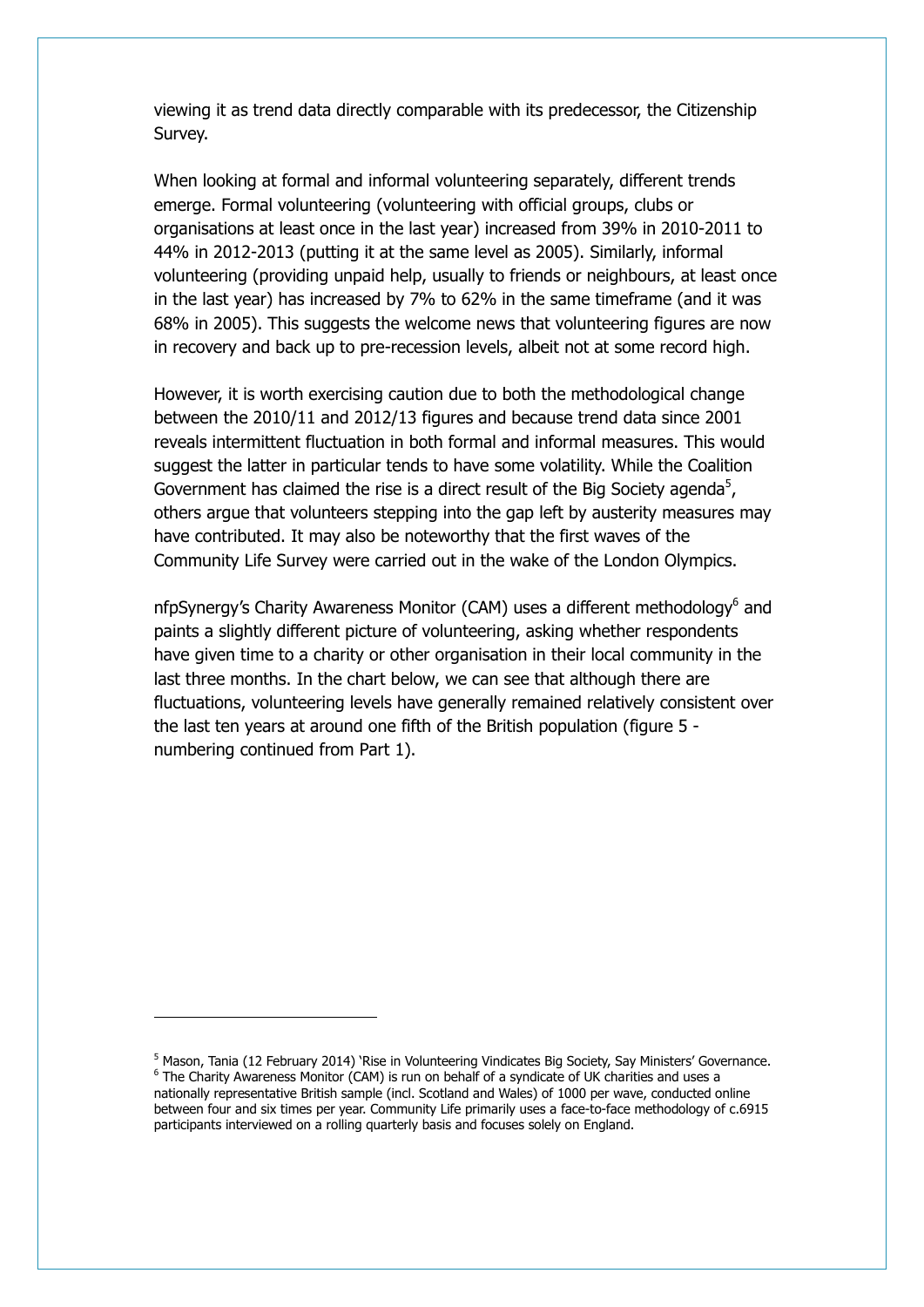

The nfpSynergy research in July 2014 found that 26% of people had volunteered in the last quarter (this probably equates to Community Life's definition of formal volunteering). This is not so far from Community Life's finding that 29% of people report having volunteered at least once in the last month (the same level as in 2005).

There may also be other potential explanations that inform the gap. These might include whether there is an English bias towards volunteering (CAM is Britainwide), or whether the greater specialism of the Community Life survey encourages more careful consideration of community engagement. A third explanation might be whether face-to-face interviewing introduces social desirability bias when reporting one's own philanthropic behaviours.

However, more relevant than precise figures may be the lack of stark, conclusive changes in trends over the last decade. This interpretation is endorsed by Staetsky and Mohan, who reviewed and compared a range of volunteer survey methodologies for the Third Sector Research Centre in 2011<sup>7</sup> and highlighted the broad consistencies in findings from different ones. Pertinent to the broader themes of this report, they note the difficulties of collecting reliable volunteering data and suggest that "the absence of well-understood and widely-agreed concepts of voluntarism in the public mind introduces uncertainty in people's

<sup>&</sup>lt;sup>7</sup> Staetsky, L and Mohan, J (2011) *Individual voluntary participation in the United Kingdom: an overview of* survey information (Third Sector Research Centre)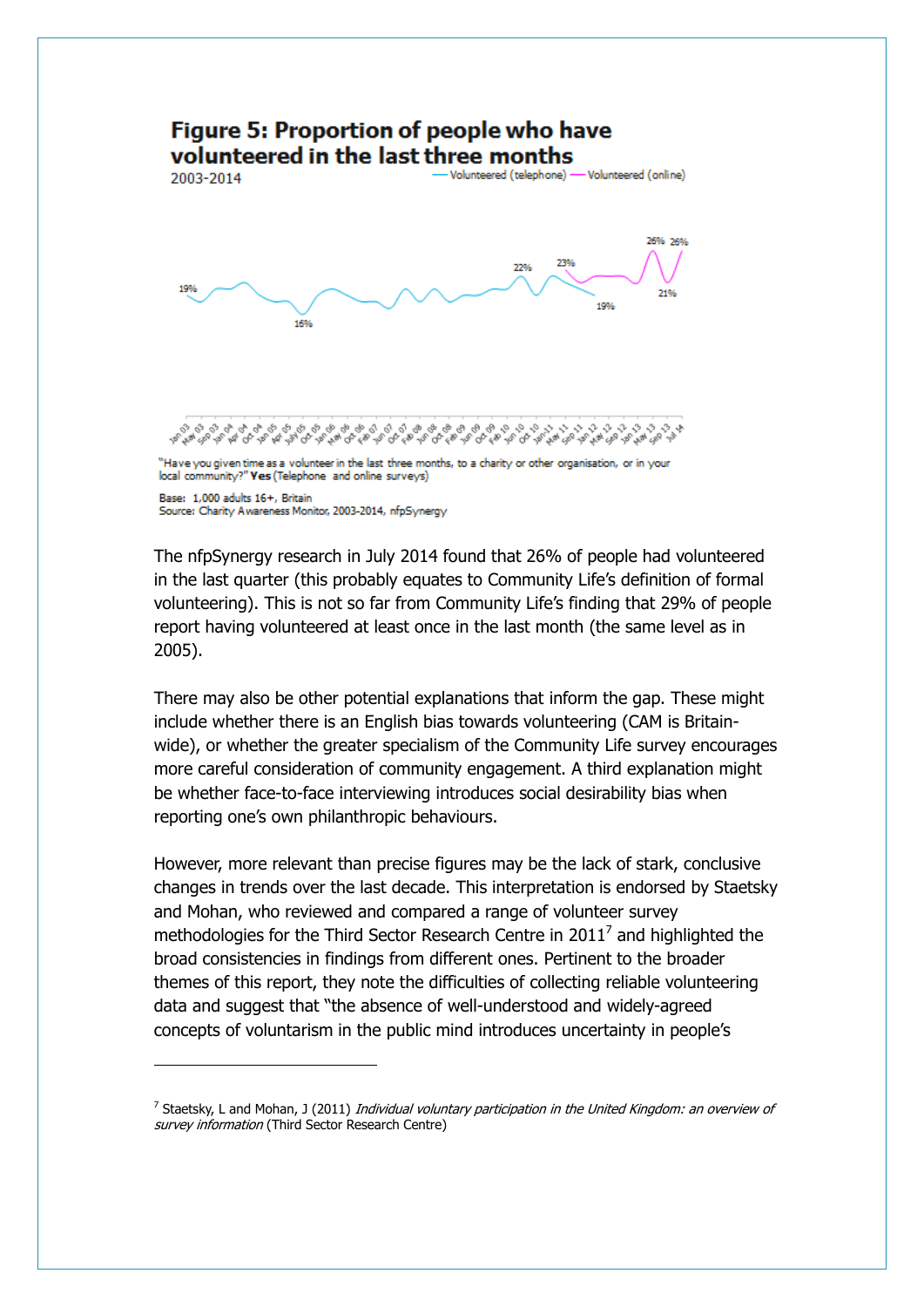responses. Their conclusion was that volunteer levels had remained relatively stable over time and were unlikely to drop substantially.

## **Who is the 21st century volunteer?**

The Charity Awareness Monitor data on volunteering can also be broken down by key demographics to get a snapshot of those who participate in volunteering. The chart below shows data collated from 7,000 respondents over the period 2011-14:

## Figure 6: Proportion who have given time as a volunteer in the last three months, 2011-2014

By age, social grade age and charity donor



"Have you given time as a volunteer in the last three months, to a charity or other organisation, or in your local community?" Yes

Base: All respondents from 7 waves @ 1,000 adults 16+ each, Britain Source: Charity Awareness Monitor, Sep 2011 - Jul 2014, nfpSynergy

## **Women and men now nearly equally likely to volunteer – a marked contrast from 10 years ago**

Figure 7 (below) shows that when averaged out over a three year period (2011- 14), the levels of men and women who volunteered in the last three months are much closer than past data has suggested. To be specific, 23% of women said they had volunteered in the last three months in Jan 2005, compared to just 13% of men. By July 2014, the figures were 26% for women and 27% for men. The current lack of clear gender bias is corroborated by the Community Life Survey, which finds no significant differences in its 2012/13 data. Figure 7 shows nfpSynergy's CAM data on this issue.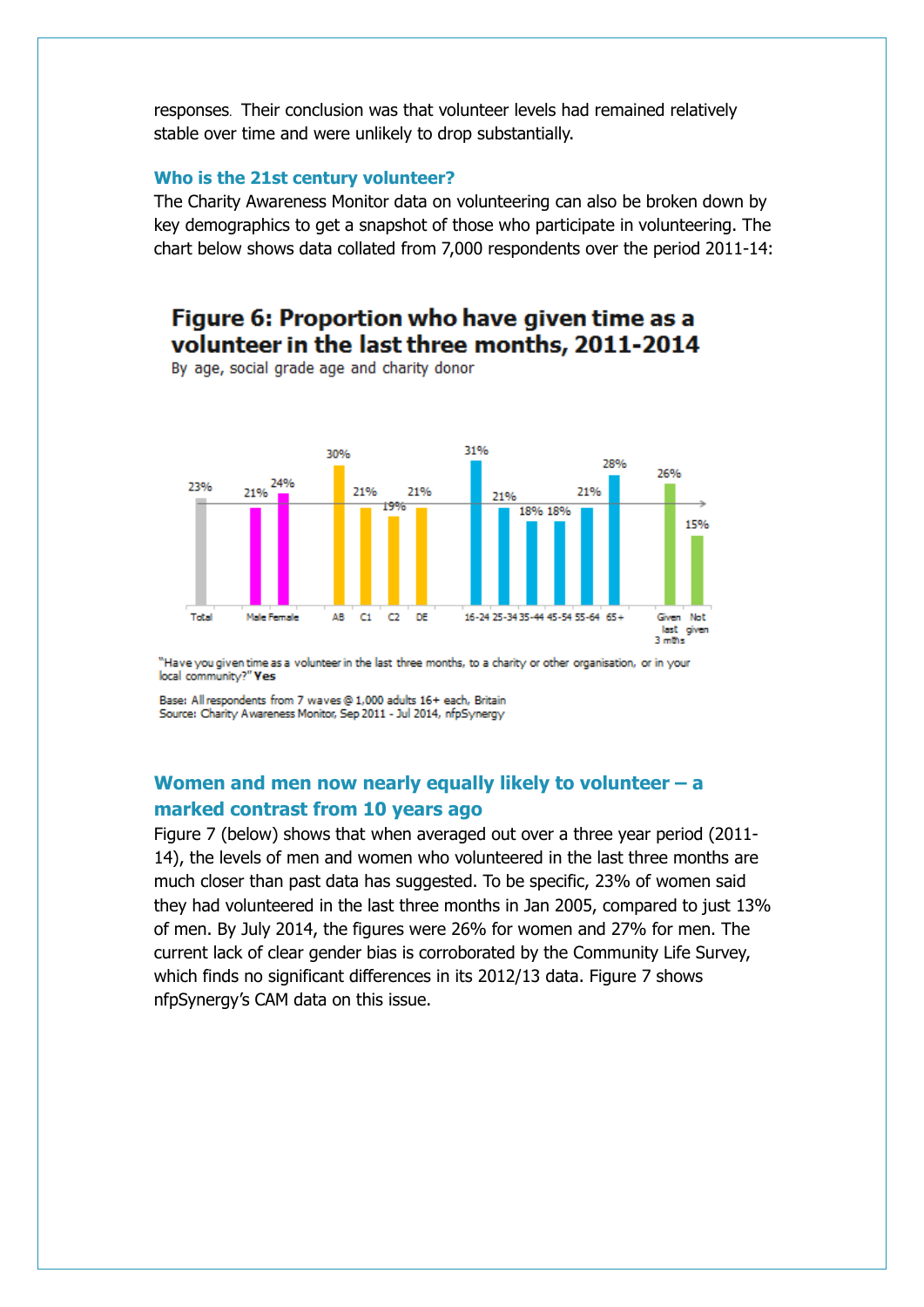## Figure 7: Volunteering over time by gender



"Have you given time as a volunteer in the last three months, to a charity or other organisation, or in your local community?" Yes (Telephone and online surveys)

Base: 1,000 adults 16+, Britain Source: Charity Awareness Monitor, 2003-2014, nfpSynergy

## **Affluence still linked to volunteering**

-

Rates of volunteering also vary by socio-economic class, with more affluent people still more likely to volunteer. This correlates with recent research from TimeBank, which found that "people classified as being at risk of social exclusion (defined here as having a long-term limiting illness or disability, having no formal qualifications, or being from an ethnic minority group) were less likely to regularly participate in volunteering.<sup>"8</sup> This is echoed by the Community Life Survey, which found that 36% of people who live in the least deprived areas regularly volunteer, in contrast to 19% of people living in deprived areas. $9$  This is likely to be impacted by a range of factors, from the time available for economically unproductive activity to the education which may socialise us into volunteering behaviours.

However, it is also important to note that as all data is self-reported, it may also relate to how we define time spent caring for others and contributing to our community, as well as how much responsibility we feel to participate in such activity. It may be, for example, that higher social grades are more likely to categorise their activity as 'volunteering' and to feel the weight of expectation.

<sup>&</sup>lt;sup>8</sup> Time Bank (2013) Key facts<http://timebank.org.uk/key-facts> Accessed: April 30<sup>th</sup> 2014.

<sup>&</sup>lt;sup>9</sup> Cabinet Office (2013) *Giving of time and money: Findings from the 2012-13 Community Life Survey.*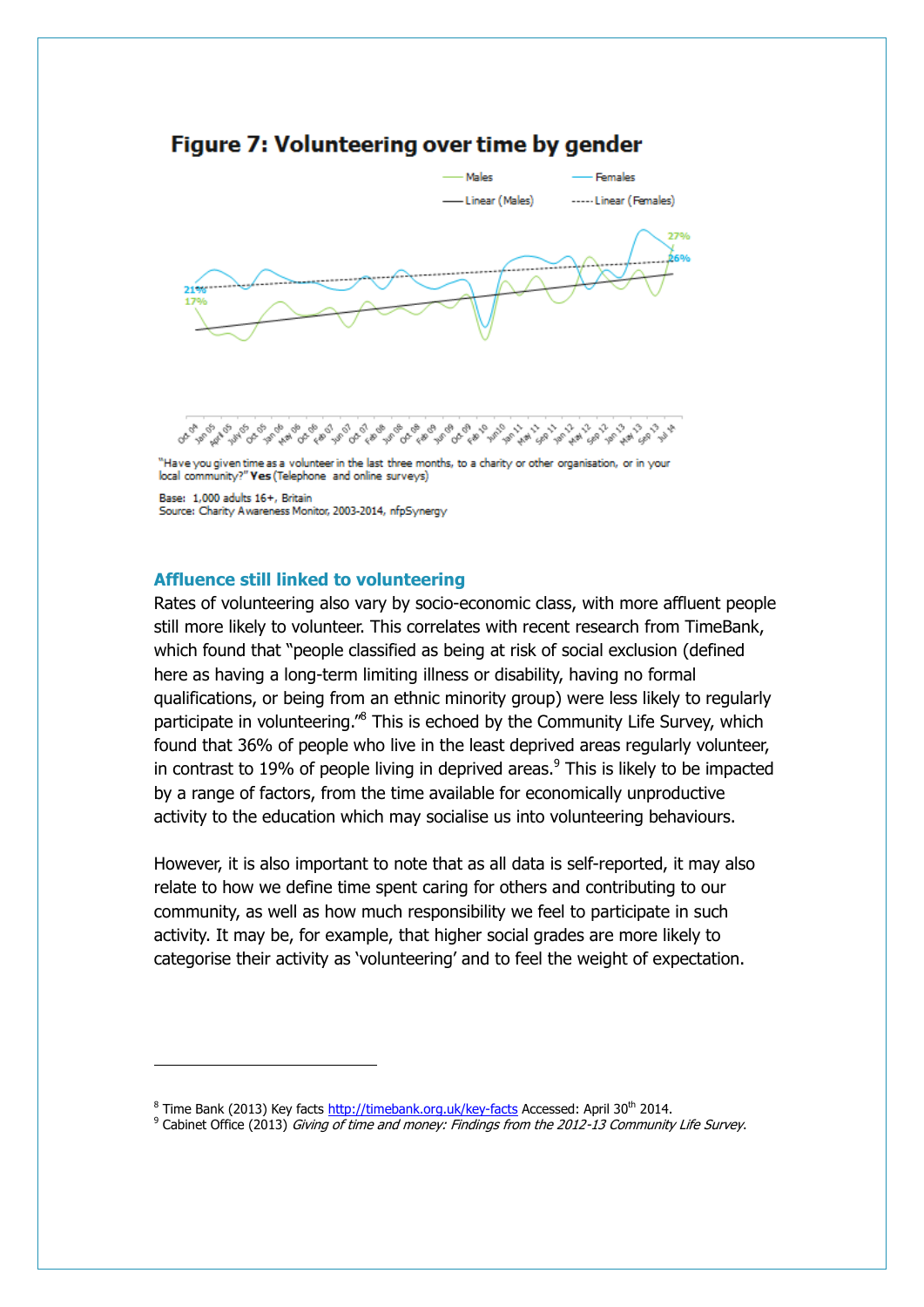## **A concave age trend; youth and retirement**

The two age groups most likely to volunteer are young people and retirees, making a concave trend that hollows out in the intervening years of work and raising a family (look back at Figure 6 for a snapshot).

Since 2005, CAM data has seen volunteering double amongst young people, as shown in Figure 8. Between 2003 and 2005, only 14% of 16-24 year olds had volunteered in the last three months. By 2014, that figure had risen to 34%. Youth volunteering has also grown on a global scale. A 2013 report by the Charities Aid Foundation, which explores global giving trends, found that young people (15-24 years old) are propelling a rise in global volunteering.<sup>10</sup>



Source: Charity Awareness Monitor, 2003-2014, nfpSynergy

 $\overline{a}$ 

In the same time period, CAM data suggests volunteering among 25-64 year olds remained around 10% lower than the levels of those aged 16-24. This all changes when people reach retirement age, with figures shooting back up to 28% among the over 65s. The implications of this are clear. It is the youngest and oldest of us with the most free time and indeed both groups have strong reasons for wanting to gain or freshen up skills, as well as meet like-minded people. However, there are broader issues at stake in how the motivations and pressures on these groups are changing, and how the sector must adapt in response.

 $10$  Low, J (2013) World Giving Index 2013: A global view of giving trends.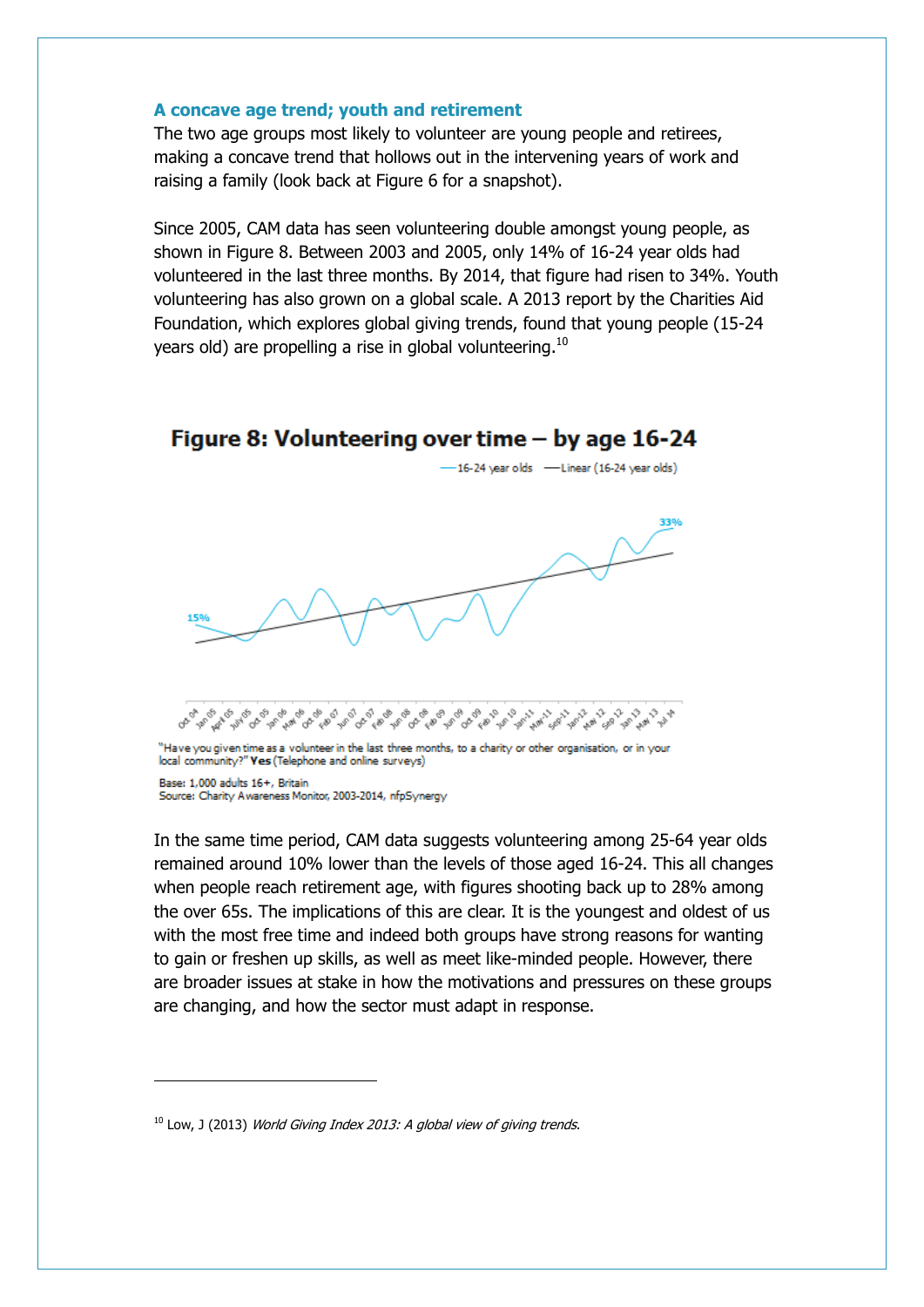## **Singletons and regular worshippers**

As Figure 9 shows, volunteering remains relatively consistent across most regions of the UK, but we do see slightly lower levels in the North West and North East of England (20% and 20% respectfully, compared to 22% overall). Volunteers are also now more likely to be single (in contrast with data in our last report, which put married couples slightly ahead).

Most significantly - and in keeping with all other research we have done on faith and charitable engagement - regular worshippers are the likeliest of all groups to volunteer (41%, compared to 19% for non-worshippers). Meanwhile, broadsheet readers are the likeliest media demographic to say they volunteer, further emphasising the points made about regarding affluence and levels of education.

#### Figure 9: Proportion who have given time as a volunteer in the last three months, 2011-2014 By region, marriage status, newspaper reader and worshipper 41% 32% 31%30% 25%<br>6 - 24%24%23% 26%26% 25% 23%23%  $21\%^{22\%}$ 22% 21% 209/209/ 19% NW NE/ Mids East Lond SE SW/ Scot Total Mrnd/ Snow<br>CMV Wid/ Tab Mid Broad-Local/ Mid Broad-Local/ R/p Not York & **Minime** Daily Mrkt sheet Free Mrkt sheet Free Wrsp Red Living DM Humt Daily Daily Daily DailyOnine<br>Oningnine

"Have you given time as a volunteer in the last three months, to a charity or other organisation, or in your

Base: 7 waves @ 1,000 adults 16+ each, Britain Source: Charity Awareness Monitor, Sep 2011 - Jul 2014, nfpSynergy

local community?" Yes

### **The connection between volunteering and charitable giving**

Figure 6 showed that those who do not donate to charity are also less likely to volunteer. Only 15% of those who did not give in the last three months had volunteered, while a quarter of those who gave money also gave time. In many ways this is an obvious link, showing that different forms of engagement with charities or community life are likely to co-exist, whether because of means or personal inclination.

The Centre for Charitable Giving and Philanthropy has further investigated the relationship between these two forms of giving by reviewing a number of different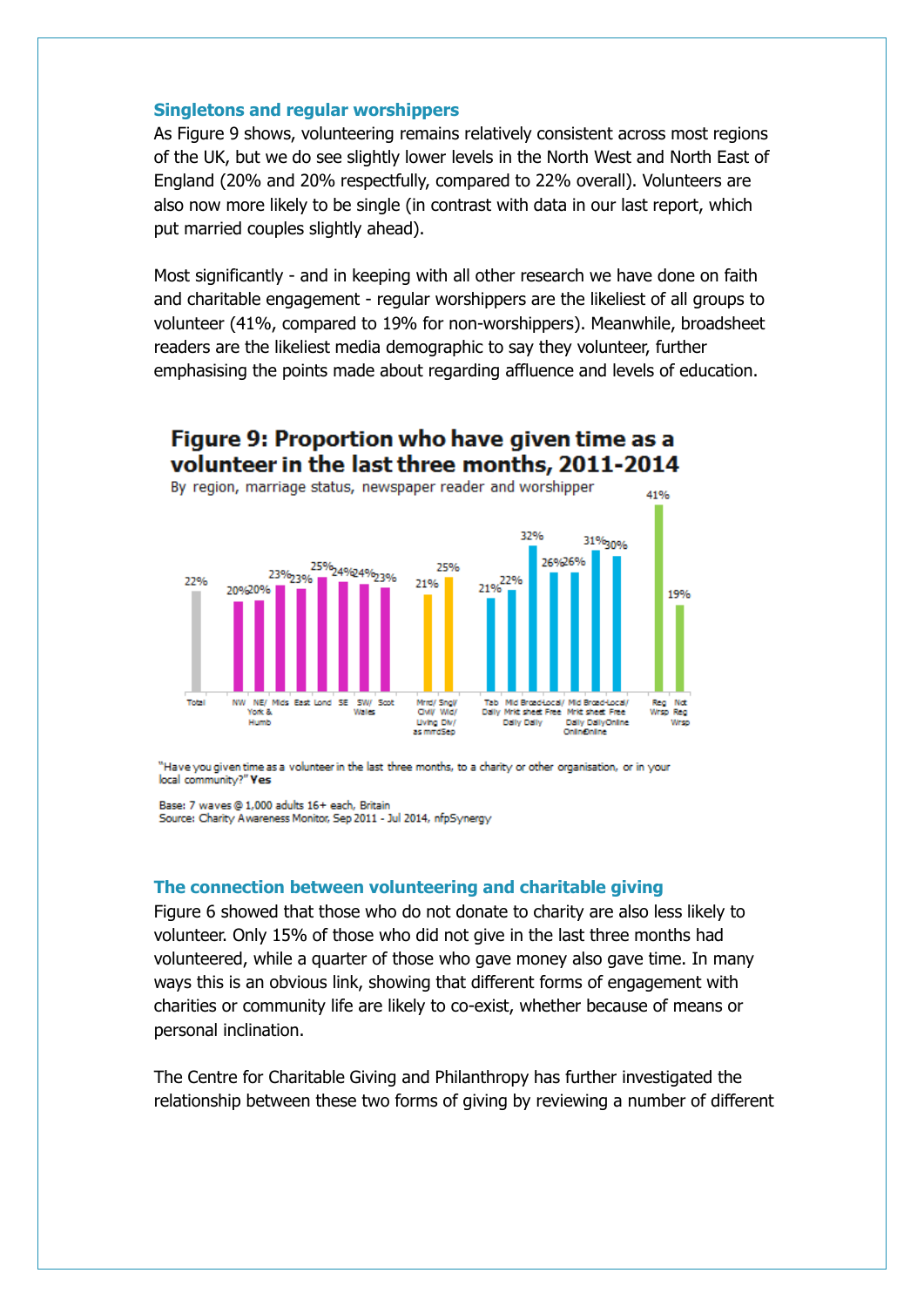data sources. When carrying out bivariate analysis of data on volunteering and charitable giving, the report found evidence of a positive relationship between the two variables $^{11}$ . However, this form of analysis does not explain the nature of this relationship. Upon further multivariate investigation, the study found mixed evidence about whether the relationship between volunteering and charitable giving was causal, correlative or associational. With this in mind, the positive relationship is indeed concluded to be the result of shared determinants/ propensity, rather than a causal relationship between volunteering and charitable giving.

The development of philanthropy that combines both volunteering and charitable donations offers a vehicle for both forms of giving to coincide. Giving circles are an example of this. Here, people pool their financial resources and then give time as volunteers to collectively choose a cause which will receive their donation. In some cases, the selected cause also receives additional volunteer time from participants.

 $11$  Hill, M (2012) CGAP Working Paper: The relationship between volunteering and charitable giving: review of evidence.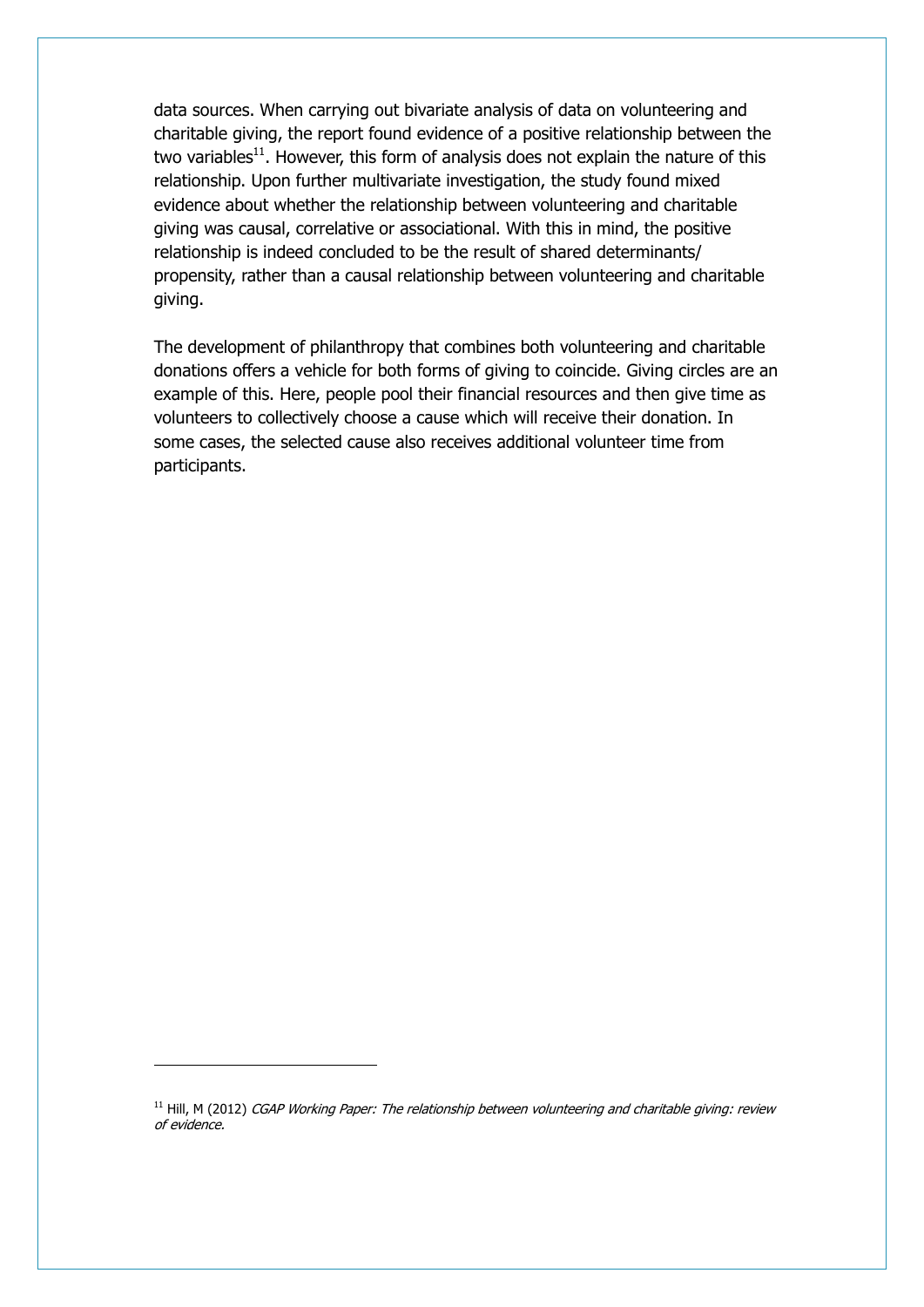## **Section 3: Harnessing volunteer motivations**

So we know volunteers are still out there, active and similarly constituted, if now slightly younger with a more balanced gender split. But what are they all doing? In a word: everything. During 2014's Volunteers Week, The Guardian's Voluntary Sector Network even reported on some of the sector's more eccentric outposts, with advertised roles ranging from mascot surgeon to chicken knitter! $12$ 

Volunteers support a vast array of organisations in different sectors, spanning countless roles and levels of commitment. The Community Life Survey found that the sectors most popular amongst volunteers were sports and exercise (52%), hobbies, recreation, arts and social clubs (42%), religion (36%) and children's education and schools (34%). When asked which activities were carried out while volunteering, around half of those who formally volunteer on a regular basis said they help run activities and events, raise or handle money or take part in sponsored events.

## **The benefits of researching and understanding motivation**

To effectively engage with this eclectic group of volunteers, it is essential to understand their motivations for giving time. This is the case both at a general level – all the contextual and socio-economic factors discussed in Part 1 – and at a personal level. What brings people to your organisation in particular and what will deepen their engagement or encourage them to stay?

This section discusses some of the main benefits of understanding motivation and emphasises the need to maintain an ongoing conversation with your volunteers throughout their time with you. Organisations that regularly ask their volunteers why they are here, what they value in their roles, what's missing and what their expectations are will build up a detailed and bespoke body of knowledge about their volunteer profile. This will secure the following key benefits:

 $12$  The Guardian (2014), 'Wanted: musical sea eagle. The five weirdest volunteer roles', 3 June. [http://www.theguardian.com/voluntary-sector-network/2014/jun/03/volunteering-roles-charity-weird-top](http://www.theguardian.com/voluntary-sector-network/2014/jun/03/volunteering-roles-charity-weird-top-five?CMP=twt_gu)[five?CMP=twt\\_gu](http://www.theguardian.com/voluntary-sector-network/2014/jun/03/volunteering-roles-charity-weird-top-five?CMP=twt_gu)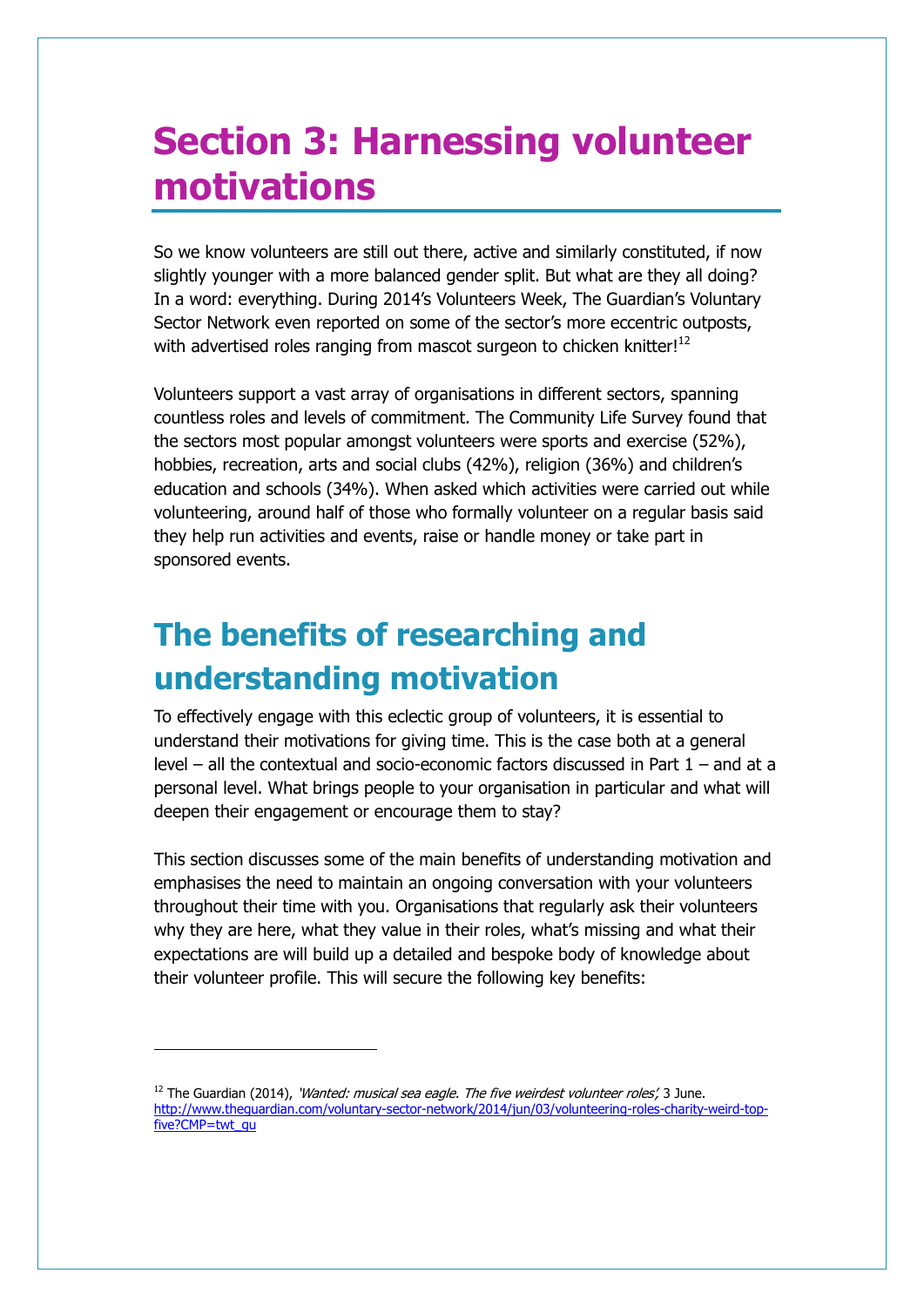## **Understanding and managing expectations**

When we understand what is feasible or necessary, we're better equipped to weigh up whether something is right for us and less likely to become disillusioned. There will always be a balance between what you need as an organisation and the ideal role for a new recruit. If what you desperately need right now is doorstepping for donations, envelope stuffing or events clean-up, make sure this is clear. Also ensure you know where this fits into the bigger picture for your work and which other opportunities will be available for those volunteers in a few months' time. Talk to your volunteers and be clear about roles; if you never manage expectations, you'll have no idea why new and apparently enthusiastic recruits disappear within a month.

## **Encourage ownership and innovation**

How often have you heard someone say: "I find it easier to learn when I'm interested in what's being taught"? We like things we are good at (and often become good at the things we like). If volunteers are given scope to choose their projects and help shape the volunteer programme, they will be much more invested in and fulfilled by their work. Meanwhile, you reap the benefits of the ideas and energy they bring to your organisation. By understanding skills and drive, volunteer managers can better match volunteers to roles, and by allowing flexibility and co-creation, they encourage ownership and excellence.

### **Manage volunteer satisfaction and reward**

The very act of asking what volunteers want, what they enjoy and what could be improved shows that you care, that their contribution matters and that the relationship is a two-way street. By encouraging volunteers to think about why they are with you, you help to reinforce their commitment (e.g. 'to make a difference', 'to learn new skills', 'to help someone else with a situation my family experienced'). By asking about what you could do differently, you build in an early warning system for when things aren't going well. These tactics mean value is reinforced and you have a mechanism to understand and respond to both satisfaction and concerns, both of which better equip you to continue engaging volunteers both current and new.

### **Recruit volunteers effectively and continuously**

By regularly documenting current volunteers' motivations, your organisation builds up case studies, quotes and data that will help target future volunteers more effectively and maintain an ongoing relationship with current ones. You are empowered to better understand which people are drawn to your organisation and their communication preferences, but also to identify gaps. For example, if it turns out that you see very few volunteers interested in increasing their skill base, perhaps it's time to reconsider the options for more skilled volunteer roles (research, office work, mentoring) and your offer to those who might be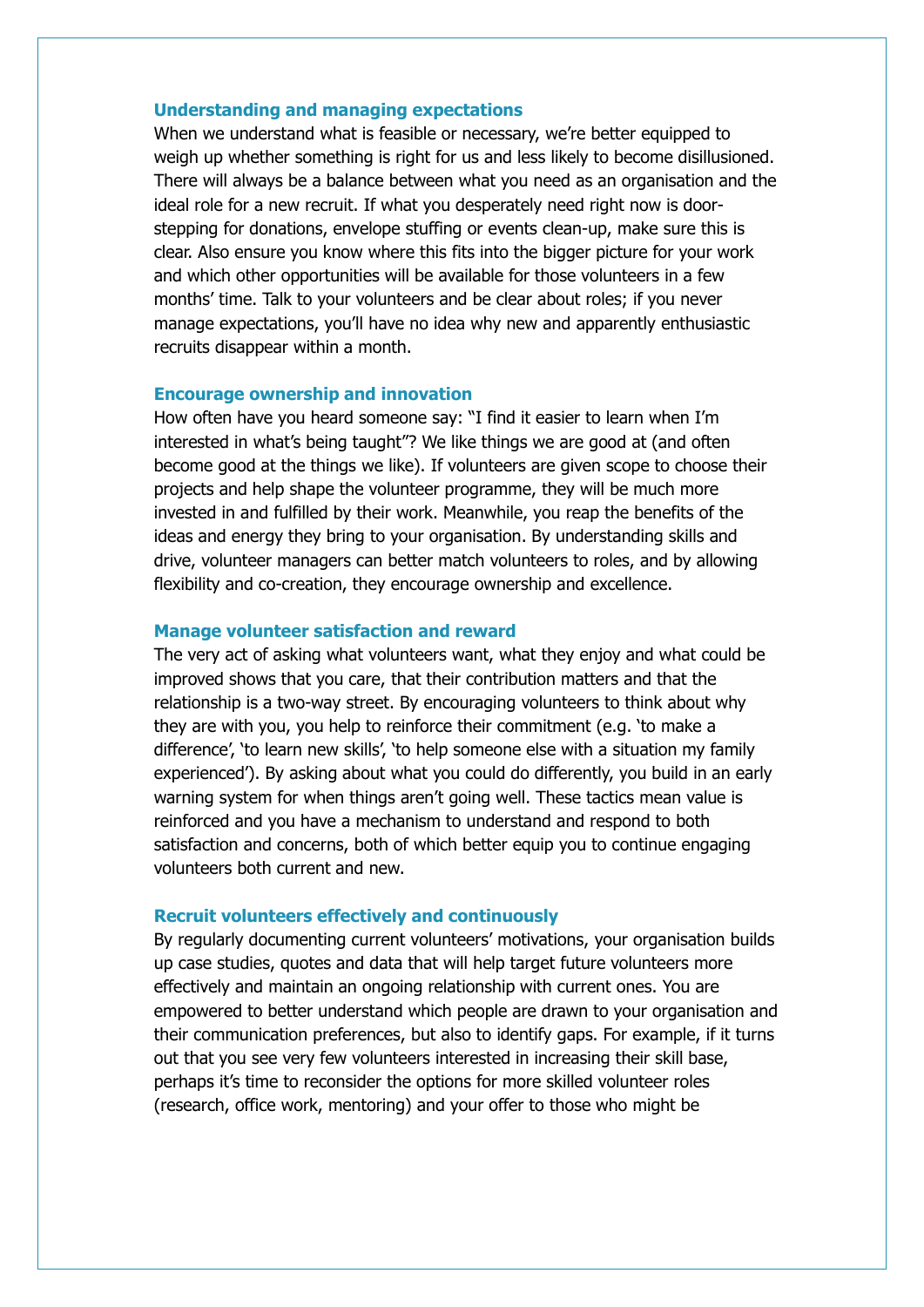interested. If you know your cause appeals to women 45-54 for instance, could you be targeting mums re-entering the workforce?

## **A typology of volunteer motivations**

So we know understanding motivation is critical, but it's important to remember it is also one of the most nebulous areas to grasp and varies tremendously by individual, charity and era. As one interviewee noted:

"Motivation is one of the most over-researched topics [but] none of the research really gives a practitioner anything valuable because everyone's different."

However, despite their complexity and variability, a grounding in types of motive and the way these play out *for your organisation in particular* is invaluable for the volunteer manager. The True Volunteer Foundation summarised volunteer motivations into these three categories: **altruistic** motives, **instrumental** motives and **obligatory** motives<sup>13</sup>. If, like us, you were a bit bewildered by what these all meant, here are the explanations:

**Altruistic** motivations are fuelled by the hope to 'give something back.' For example, the giving of skills or expertise to a cause or area where it is most needed. However, even for apparently selfless motives, volunteering is generally a symbiotic relationship between the organisation and volunteer. Very few volunteers do something they hate because they are altruistic. Moreover, a volunteer is almost always likely to receive some form of benefit from volunteering, be it maintaining skills, combating isolation or the peace and wellbeing that comes from offering help to those in a difficult situation.

**Instrumental** motivations are more clearly underpinned by an element of selfinterest. This type of volunteering is considered and undertaken as a form of selfdevelopment. For example, the developing of new skillsets, developing one's career trajectory or volunteering for networking purposes. Among the most critical of these in today's context, employability, is discussed further below.

Finally, **obligatory** motives include people who feel obliged to volunteer due to moral or religious duty. These types of volunteers are less common today than instrumental volunteers, but as shown in figure 9, the link between faith and volunteering is still firm. Furthermore, even where the moral element may be less relevant, in some environments there may still be a strong aspect of social conformity or one-upmanship at play.

 $13$  Krutkowski, S (2014) True Volunteer Foundation: Understanding volunteer expectations and motive fulfilment.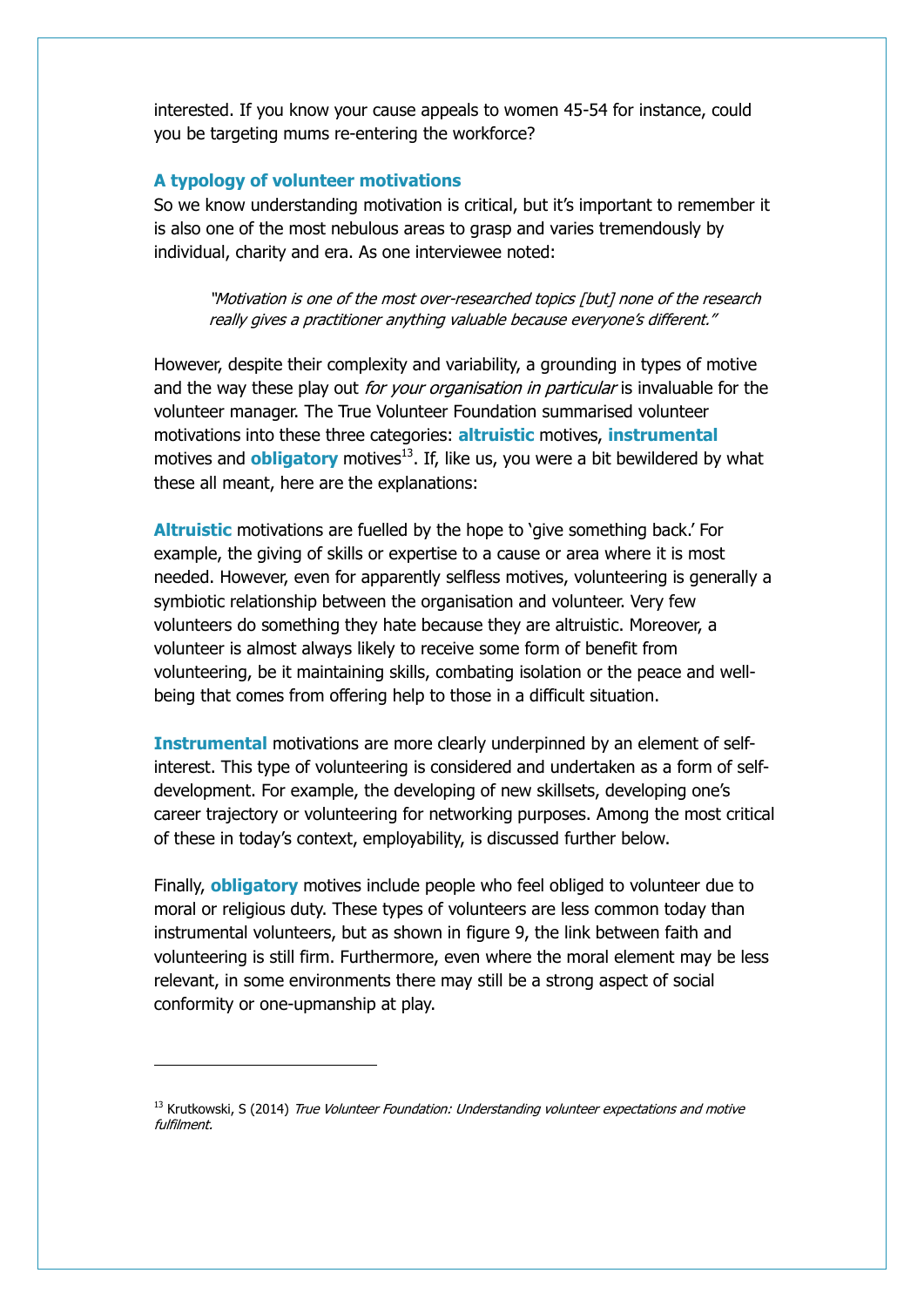Whichever family of motivations is the strongest in your own volunteer profile, it is vital that managers plan volunteer strategy, recruitment and management in a tailored way. For volunteers who are primarily motivated by a belief in the cause and a desire to make a difference, it may be that they are flexible and likely to remain engaged whatever their role (no matter how mundane), so long as it is clear how this work contributes to the greater good.

Where the primary motivation is more linked to acquiring specific skills however, it will be more crucial to ensure suitable training and role design to ensure needs are met. For most of us, it will be a mix of many factors, as suggested by figure 10. It shows volunteer managers' perceptions of which motives have become more important over the last five years.

## Figure 10: Motivations to volunteer that have increased over the last five years



"Do you think any of these have become more important to volunteers over the last five years? Please select all that apply"

Base: 516 Respondents Source: Managing Volunteers Survey 2013, nfpSynergy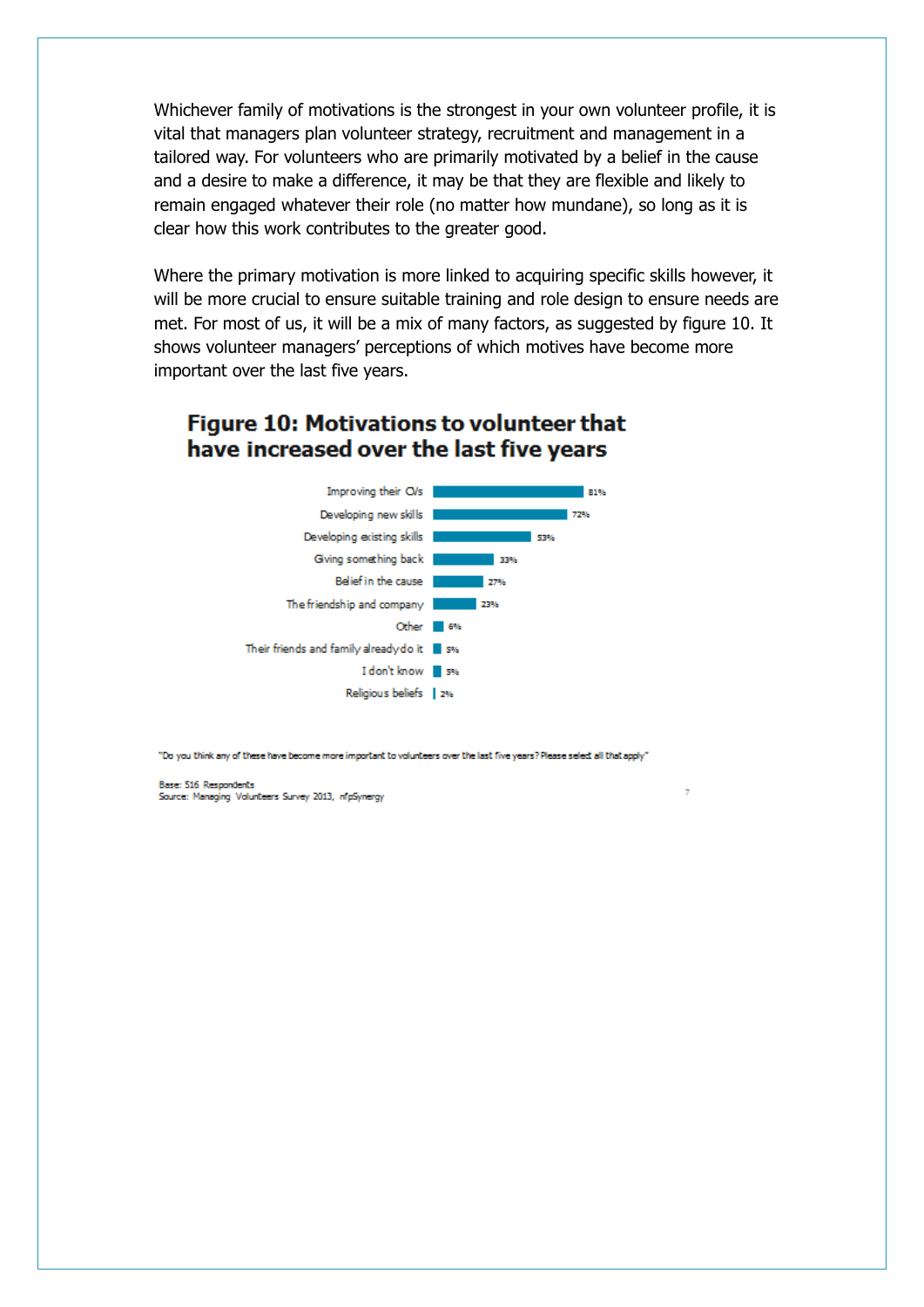Below is a summary of some of the most common motivations volunteer managers should keep in mind when designing volunteer roles, divided up by soft, hard and altruistic motives.

| <b>Soft (less tangible)</b><br>motivations | Hard (more tangible)<br>motivations                | <b>Altruistic motivations</b>                                         |
|--------------------------------------------|----------------------------------------------------|-----------------------------------------------------------------------|
| Ability to work with<br>others             | Skills (organisational,<br>leadership, management) | Contribute skills,<br>knowledge, experience                           |
| Communication skills                       | Qualifications                                     | Make a difference                                                     |
| Social opportunities                       | Specific training (e.g.<br>counselling)            | Desire to 'do unto others as<br>you would have done unto<br>yourself' |
| Confidence                                 | Allowances                                         | Advance a cause that is<br>close to your heart                        |
| Time on hands                              | <b>Travel</b>                                      |                                                                       |
| Fun                                        | Team building                                      |                                                                       |
| Relieve boredom                            |                                                    |                                                                       |

## **Table 1: The spectrum of potential volunteer motivations**

It is also useful to consider that, regardless of motivation, 47% of the volunteers asked in our research started volunteering was because somebody asked them to. Similarly, 37% of non-volunteers said they would be interested in doing so and that a key incentive would be 'being asked'. It sometimes is that simple. Volunteers rarely stop out of sudden disengagement with a cause. Instead, they do so because of low recognition and support, lack of autonomy and freedom or because they are poorly matched to a task in terms of skills or experience. $4$  To paraphrase, volunteers will often start through inspiration and leave through exasperation.

Finally, for many of us the barriers remain predictable, if exacerbated, in the current era. As the Community Life survey identified, work commitments (58%), looking after children or the home (31%) and people having other things to do with their spare time (24%) are the key barriers cited by those who are not regular formal volunteers.<sup>14</sup>

### **Employability is the new black in volunteer motivations**

 $\overline{a}$ 

When thinking about volunteer motivation, one central theme arises from the circumstances discussed in Part 1 and requires more specific attention; the  $21<sup>st</sup>$ century significance of voluntary experience for employability. It is likely that the

<sup>&</sup>lt;sup>14</sup> Cabinet Office (2013) Giving of time and money: Findings from the 2012-13 Community Life Survey.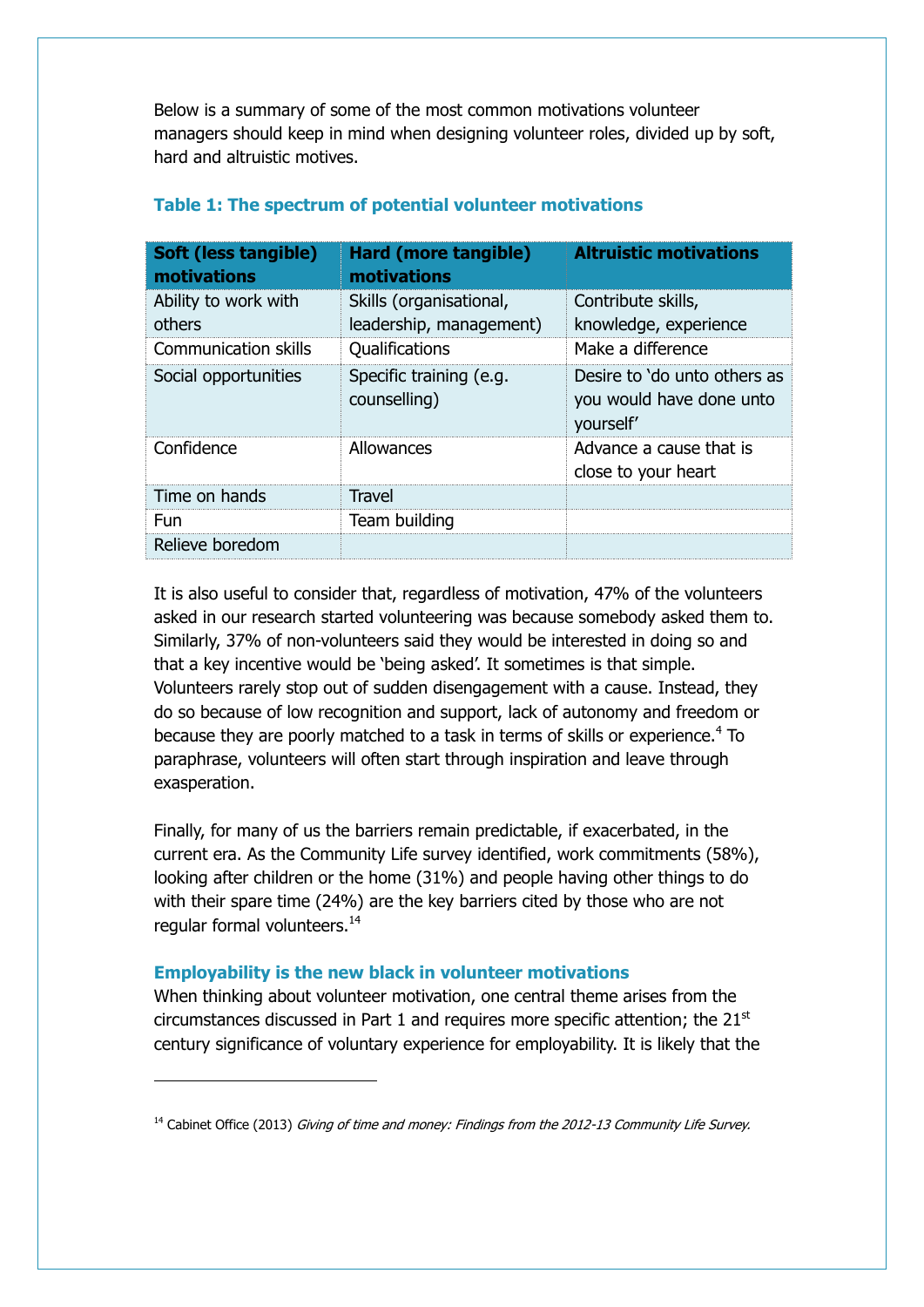'instrumental' use of volunteering to achieve professional goals has always played a part, whether in gaining skills in the first place or keeping them fresh later in life. However, there is little doubt that the current age of austerity, together with more long-standing changes in access to higher education and the competitiveness and composition of the job market, has pushed the salience of employability to the fore.

As many have noted, volunteering for this reason is especially common amongst students or recent university graduates hoping to enhance their employment prospects. <sup>15</sup> Many schools, colleges and universities are encouraging volunteering to enhance CVs, develop new skills, help studies, gain experience of working life and create a network. Increasing employability is regularly cited as one of the reasons why youth volunteering has increased so dramatically and respondents to our volunteer management survey also noted an increase.

Volunteering in a role which provides career-enhancing experience is particularly desirable for young people hoping to work in the third sector, not least because, as with many other industries, the rise of unpaid internships has tended to reduce its number of entry level positions. $16$  For employers in the private and public sectors, the voluntary sector provides a pool of creative talent worth recruiting. When asked if volunteering had a positive effect on career development amongst young people aged 16-25, 87% of employers agreed.<sup>17</sup> However, 30% of employers also agreed that when considering a job application, it was irrelevant whether or not a young person had volunteered, suggesting the employability effect is far from guaranteed.

High levels of unemployment are only compounding the need for extra-curricular experience and this means the need is not restricted to those new to the job market. Many graduates several years out of higher education remain willing to take unpaid internships given the scarcity of graduate-level jobs, with the former becoming increasingly competitive. At the other end of the scale, many older people may volunteer in order to diversify their work lives, like considering a career change or seeking professional development for example. In this context, volunteering can offer a great way for people to pursue other goals and interests that may not be met by their primary paid employment. For retirees meanwhile, volunteering offers a chance to revive aspects of their career that they enjoyed.

More disturbingly, unpaid work has also been introduced as a requirement to obtain Jobseeker's allowance. Those claiming the allowance will be obliged to

j

<sup>&</sup>lt;sup>15</sup> Thorne, R (2013) The virtues of volunteering [http://www.independent.co.uk/student/student-life/the](http://www.independent.co.uk/student/student-life/the-virtues-of-volunteering-8774013.html)[virtues-of-volunteering-8774013.html](http://www.independent.co.uk/student/student-life/the-virtues-of-volunteering-8774013.html) Accessed April 30th 2014

 $16$  Intern Aware and Unite the Union (2013) Interns in the Voluntary Sector: Time to end exploitation

<sup>&</sup>lt;sup>17</sup> vInformed (2008) Youth volunteering: Attitudes and perspectives.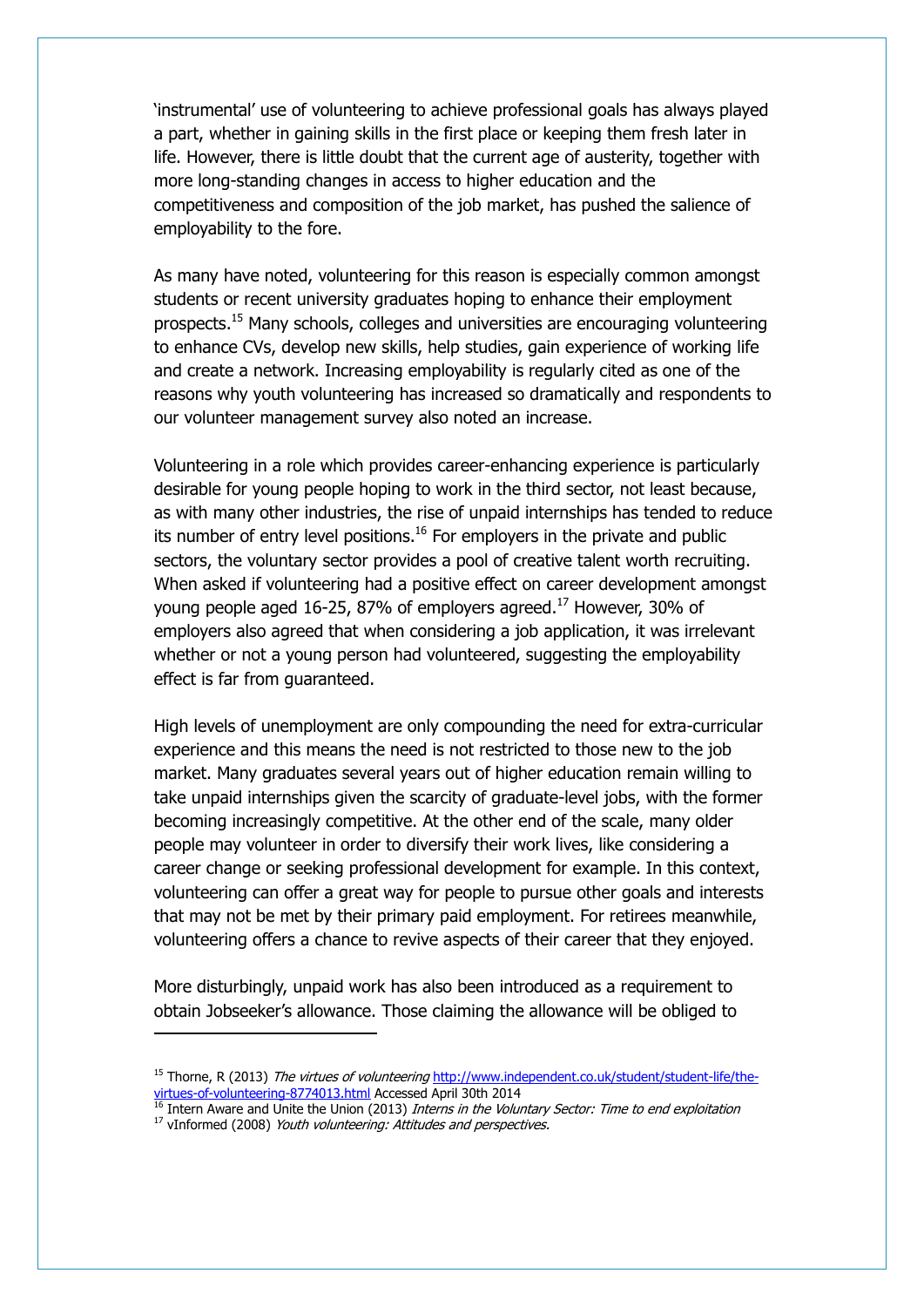carry out a six month unpaid work placement or risk losing it.<sup>18</sup> Such work may be taken in a number of industries and the government is encouraging charities to take part in the scheme. However, critics argue that there is no evidence that such schemes will encourage employability and that they will instead reduce the number of paid jobs. Many in the third sector argue more specifically against charities utilising this type of resource, not only out of ethical discomfort, but also for the detrimental impact it may have on the ethos of volunteering more broadly.<sup>19</sup>

Overall – and despite the common belief that volunteering can help enhance employment options – research conducted by the Third Sector Research Centre (TSRC) has found that the connection between volunteering and employment is more complicated than first assumed.<sup>20</sup> Although there was some evidence that volunteering improved employability for some people, this was highly dependent on who the individual was and how often they volunteered. When looking at age, the TSRC found that 45-60 year olds received the most positive affect on employment, while there was no such positive correlation between volunteering and employment for young people and students.

The increasingly complex and intense nature of job market competition thereby introduces new challenges to the volunteering landscape. While skills and career development always played a role in volunteer motivation, for young people and the under/unemployed there is an increasing level of perceived necessity to source unpaid work that promises CV-enhancing experiences.

It is therefore more vital than ever that volunteer managers understand and empathise with the pressures that bring prospective volunteers to their door. They must ensure that they design roles that will attract motivated candidates and create win-win situations for both charity and job-seeker. Any individual or charity that thinks it's 'all about them' will be creating a recipe for disappointment. The ideal volunteering opportunity makes sure that both the individual and the charity get what they want from the partnership.

<sup>&</sup>lt;sup>18</sup> Information Daily (2014) 'Government 'Workfare' scheme is 'forced unpaid labour'

<http://www.theinformationdaily.com/2014/04/28/government-workfare-scheme-is-forced-unpaid-labour> Accessed (30th April 2014)

<sup>&</sup>lt;sup>19</sup> [http://www.theguardian.com/voluntary-sector-network/2013/oct/14/george-osborne-volunteering-not](http://www.theguardian.com/voluntary-sector-network/2013/oct/14/george-osborne-volunteering-not-free)[free;](http://www.theguardian.com/voluntary-sector-network/2013/oct/14/george-osborne-volunteering-not-free) [http://www.theguardian.com/voluntary-sector-network/2013/oct/15/volunteering-distinction-help-to](http://www.theguardian.com/voluntary-sector-network/2013/oct/15/volunteering-distinction-help-to-work)[work](http://www.theguardian.com/voluntary-sector-network/2013/oct/15/volunteering-distinction-help-to-work)

 $20$  Third Sector Research Centre (2013), 'Link between volunteering and employment 'complicated' says new research'